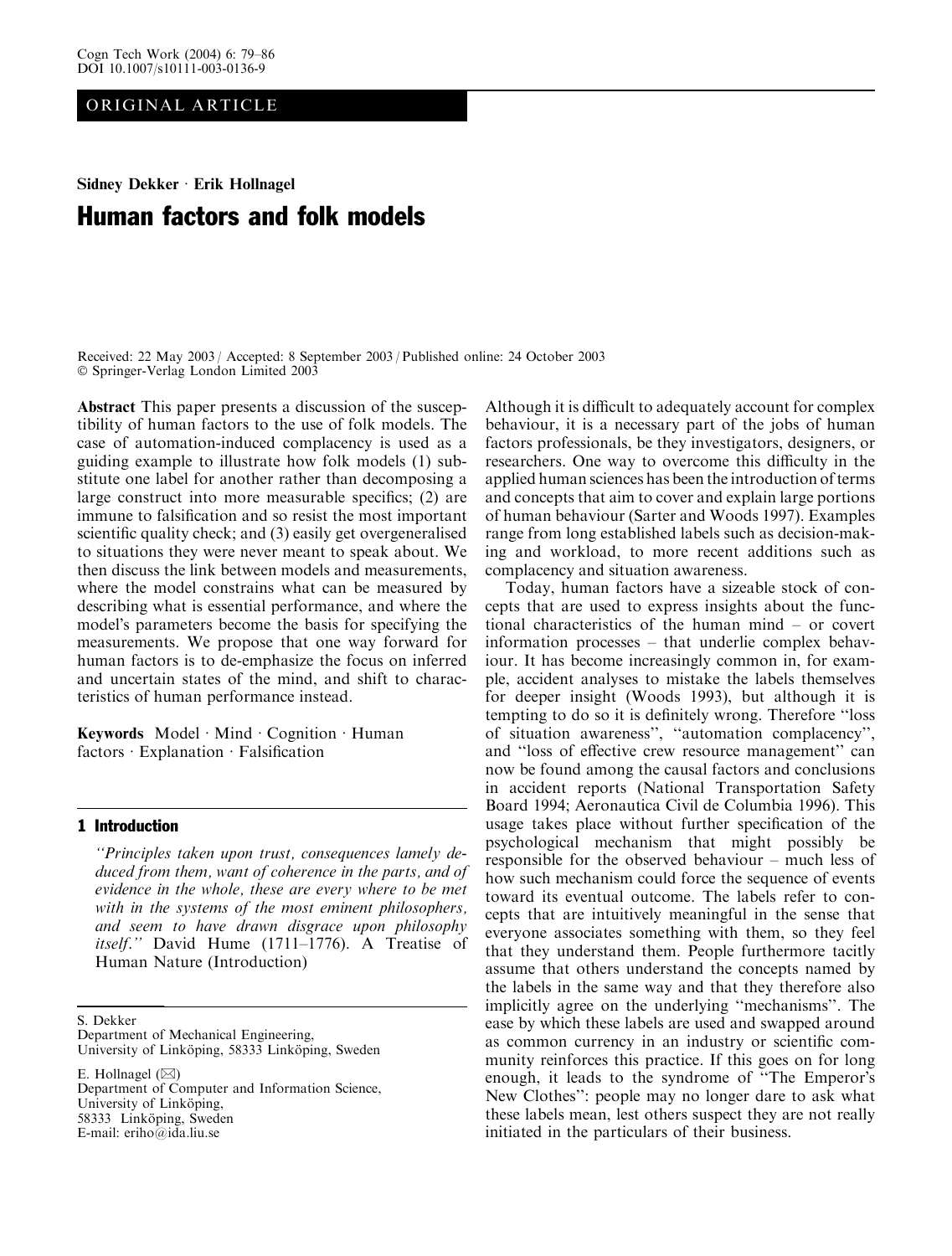The use and popularity of these labels are evidence of the psychological strategies people turn to when confronted with the daunting complexity of modern technological systems. In scientific terms it can be seen as a tendency to rely on folk models (Hollnagel 1998a; Stich 1985). Such common-sense models are not necessarily incorrect, but compared to articulated models they focus on descriptions rather than explanations and are therefore very hard to prove wrong. This article examines the characteristics that set apart folk models used to explain human performance from other models and that limit their ability effectively to further the growth of human factors knowledge. The arguments address the following three questions:

- Are there characteristics that allow us to separate folk models from other models of human performance?
- Can we distinguish folk models from models that are just immature and still lack a firm empirical foundation?
- Is the field of human factors in any way particularly vulnerable to folk models?

The concrete reason for exploring these questions is the recent problem of human performance created by high levels of automation on commercial aircraft flight decks (Federal Aviation Administration 1996; Sarter and Woods 1997). Various provisional explanations for the observed problems have been proposed, including complacency (Wiener 1988), loss of situation awareness (Endsley 1999) and loss of effective crew resource management (Waldman 1999). Although these explanations all are suitable candidates for an examination of the nature of folk models, we concentrate on one – complacency – and will only touch lightly on the others. Although the substance of our arguments comes from developments in aviation, the issues addressed (such as complacency, automation and indeed the tendency to rely on folk models) affect all human factors in every application area.

# 2 Characteristics of folk models

## 2.1 Explanation by substitution

The use of folk models is as pervasive and as old as science itself. The best-known example of a folk model from modern times is probably Freud's psychodynamic model, which links observable behaviour and emotions to non-observable structures (id, ego, superego) and the related interactions. Poorer cousins of that can be found among the several models that explain ''human error'' by referring to various ''human error mechanisms''.

One unifying characteristic of these models is that assumptions about non-observable constructs are conveniently endowed with the necessary causal power without any specification of the mechanism responsible for such causation. As an illustration of what we mean by that, consider the comments from Charles Billings in wrapping up a conference on situation awareness in 1995:

''The most serious shortcoming of the situation awareness construct as we have thought about it to date, however, is that it's too neat, too holistic and too seductive. We heard here that deficient SA was a causal factor in many airline accidents associated with human error. We must avoid this trap: deficient situation awareness doesn't 'cause'anything. Faulty spatial perception, diverted attention, inability to acquire data in the time available, deficient decision-making, perhaps, but not a deficient abstraction!" (Billings 1996)

The problem is, of course, neither that the constructs are abstractions nor that they are developed *post hoc*. Every scientific construct is an abstraction and the vast majority are, and indeed must be, proposed *post hoc* – across all fields of science. The problem is rather that the value of the constructs hinges on their common-sense appeal rather than their substance. Both diverted attention and deficient decision-making – or rather, attention and decision-making – are abstractions, but they are less contentious because they are articulate about the constituent psychological mechanisms. This level of articulation is not simply the result of years of use, but rather reflects that these concepts from the very beginning referred to intuitively meaningful types of behaviour (to decide, to attend), hence were more than convenient explanations. Situation awareness is ''too neat and holistic'' in the sense that it lacks such a level of detail and so fails to account for a psychological mechanism needed to connect features of the sequence of events to the outcome (Endsley 1999). The first and most evident characteristic of folk models is that they define their central constructs, the *explanandum*, by substitution rather than decomposition or reduction. So instead of explaining the central construct by statements that refer to more fundamental and presumably better known explananda, the explanation is made by referring to another phenomenon or construct that itself is in equal need of explanation. A good example is complacency, as it is used in relation to the problems observed on automated flight decks. Most textbooks on aviation human factors talk about complacency and even endow it with causal power, but very few define it, as the following examples show.

- According to Wiener (1988), ''boredom and complacency are often mentioned'' in connection with the out-of-the-loop issue in automated cockpits. But whether complacency causes an out-of-the-loop condition or whether it is the other way around is left unanswered.
- OHare and Roscoe (1990) state that ''because autopilots have proved extremely reliable, pilots tend to become complacent and fail to monitor them''. Complacency, in other words, is invoked to explain monitoring failures.
- Kern (1998) explains that "as pilots perform duties as system monitors they will be lulled into complacency, lose situational awareness, and not be prepared to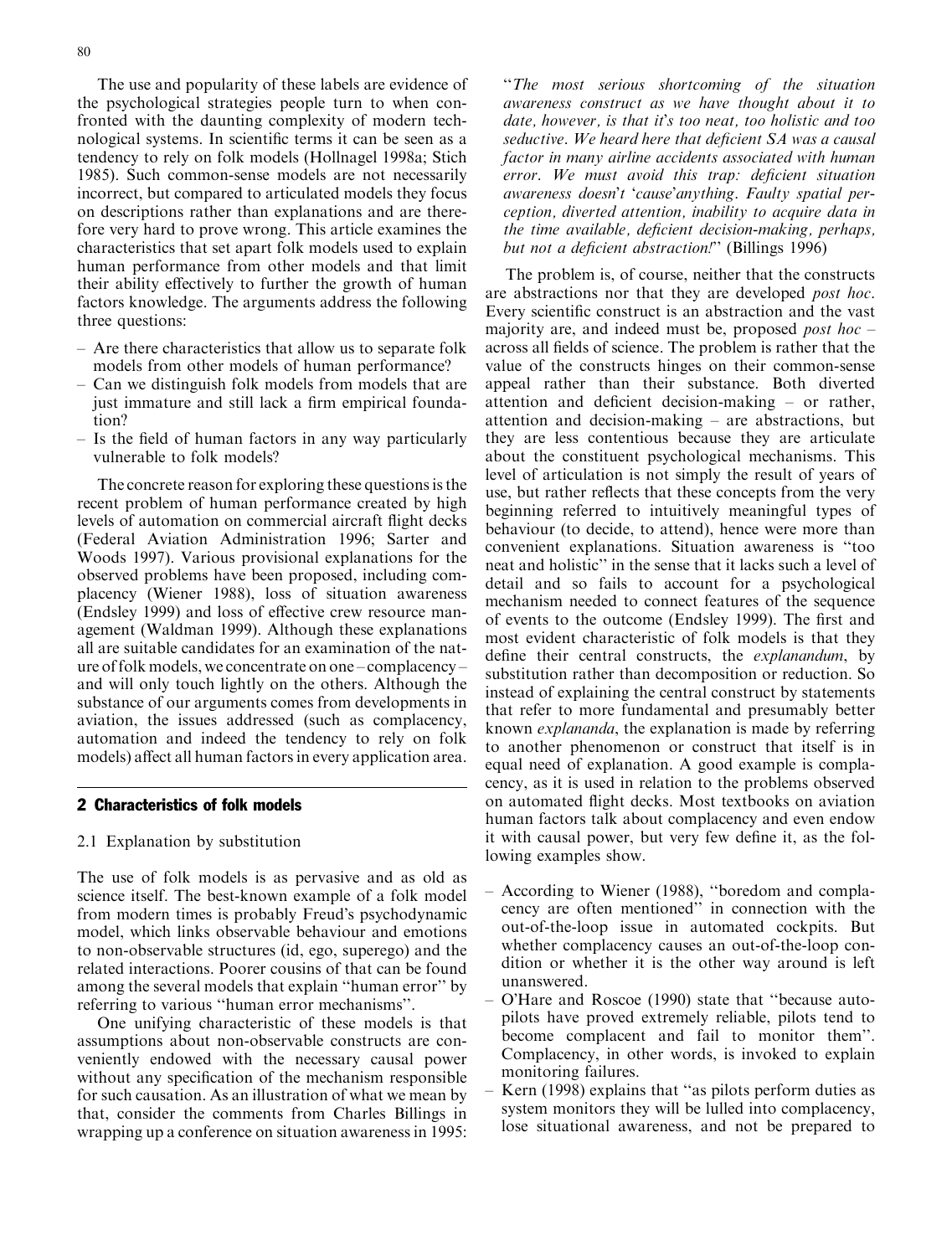react in a timely manner when the system fails''. Therefore, complacency can cause a ''loss of situational awareness''.

- On a single page in their textbook, Campbell and Bagshaw (1991) say that complacency is both a "*trait*" that can lead to a reduced awareness of danger'', and a ''state of confidence plus contentment'' (emphasis added). In other words, complacency is at the same time a long-lasting, enduring feature of personality (a trait) and a shorter-lived, transient phase in performance (a state).
- For the purpose of categorising incident reports, Parasuraman et al. (1993) provided the following definition of complacency: ''self-satisfaction which may result in non-vigilance based on an unjustified assumption of satisfactory system state''. This is part definition (although deficient in a critical sense, which will be covered later), but also part substitution: selfsatisfaction takes the place of complacency and is assumed to speak for itself. There is no need to make explicit by which psychological mechanism self-satisfaction arises or how it produces non-vigilance.

It is in fact very difficult to find coherent semantic content in the human factors literature when it comes to complacency. The phenomenon is often invoked to describe a deviation from official guidance or performance norm. For example, pilots should coordinate, doublecheck, and look; the failure to do so is explained by referring to complacency, although this does not explain much at all. Actually, none of the above examples provide a proper definition of complacency or try explaining it by basing it on other and better-known concepts. Instead, complacency is treated as an analytical truth and ''defined'' by substituting one label for another. In the examples used above, complacency is equated with boredom (Wiener 1988); overconfidence (Stokes and Kite 1994); contentment (Campbell and Bagshaw 1991); unwarranted faith (O'Hare and Roscoe 1990); overreliance (Kern 1998); a low index of suspicion (Wiener 1988) and self-satisfaction (Parasuraman et al. 1993). Explanation-by-substitution unfortunately raises more questions that it answers and we are left to wonder how is it that complacency produces vigilance decrements, or how is it that complacency leads to a loss of situation awareness? A better alternative would be to look for explanations in terms of, say, decay of neurological connections, fluctuations in learning and motivation, or a conscious trade-off between competing goals in a changing environment. Such explanations suggest possible measures that a researcher could use to corroborate the explanations and to monitor for the target effect. Yet none of the descriptions of complacency available today offer any such roads to insight, and claims that complacency is at the heart of a sequence of events are therefore immune against critique and against falsification. A further disadvantage, which often is overlooked, is that definition by substitution limits the scope of available remedial actions that can be suggested to deal

with the problems that allegedly result from "complacency''.

# 2.2 Immunity against falsification

Most sciences rely on the empirical world as touchstone or ultimate arbiter (literally a ''reality check'') for their theories and hypotheses. Following Popper's rejection of ''inductionism'' and his backing of the hypotheticodeductive method as the fundamental principle in empirical science (Popper 1972), theories and hypotheses can only be deductively validated by being falsified or refuted. This usually involves some form of empirical testing to look for exceptions to the postulated hypothesis, where the absence of contradictory evidence becomes corroboration of the theory. Falsification deals with the central weakness of the inductive method of verification, which, as pointed out already by the 18th Century philosopher David Hume, requires an infinite number of confirming empirical demonstrations. Falsification, on the other hand, can work on the basis of only one empirical instance, which proves the model wrong. Consequently, models that do not allow for proper falsification are highly suspect, and should be kept at arm's length.

The failure of folk models to allow falsification has been called ''immunisation'', which is the practice of leaving assertions about empirical reality underspecified, thereby making it difficult for others to follow or critique. For example, Waldman (1999) asserts that severely compromised cockpit discipline results when any of the following attitudes are prevalent: arrogance, complacency and overconfidence. Nobody can disagree with that because the assertion is underspecified and therefore immune against falsification. This is similar to psychoanalysts claiming that obsessive-compulsive disorders are the result of overly harsh toilet training, which fixated the individual in the anal stage where the id now needs to battle it out with defence mechanisms. In the same vein, if the question of ''where are we headed'' from one pilot to the other is interpreted as a ''loss of situation awareness'' (Aeronautica Civil de Columbia 1996), this claim is immune against falsification. The transition from raw performance fragments, such as context-specific behaviour (people asking questions), to a conceptual description, such as the postulated psychological mechanism (loss of SA), is made in one big leap that is difficult for others to replicate. Current theories of situation awareness (Endsley 1999) are simply not sufficiently articulated to explain why asking questions about direction represents a loss of situation awareness.

Some theories may superficially appear to have the characteristics of good scientific models, yet just below the surface they lack an articulated mechanism that is amenable to falsification. Although falsifiability may at first seem like a self-defeating criterion for scientific progress, the opposite is true: the most falsifiable models are usually also the most informative ones, in the sense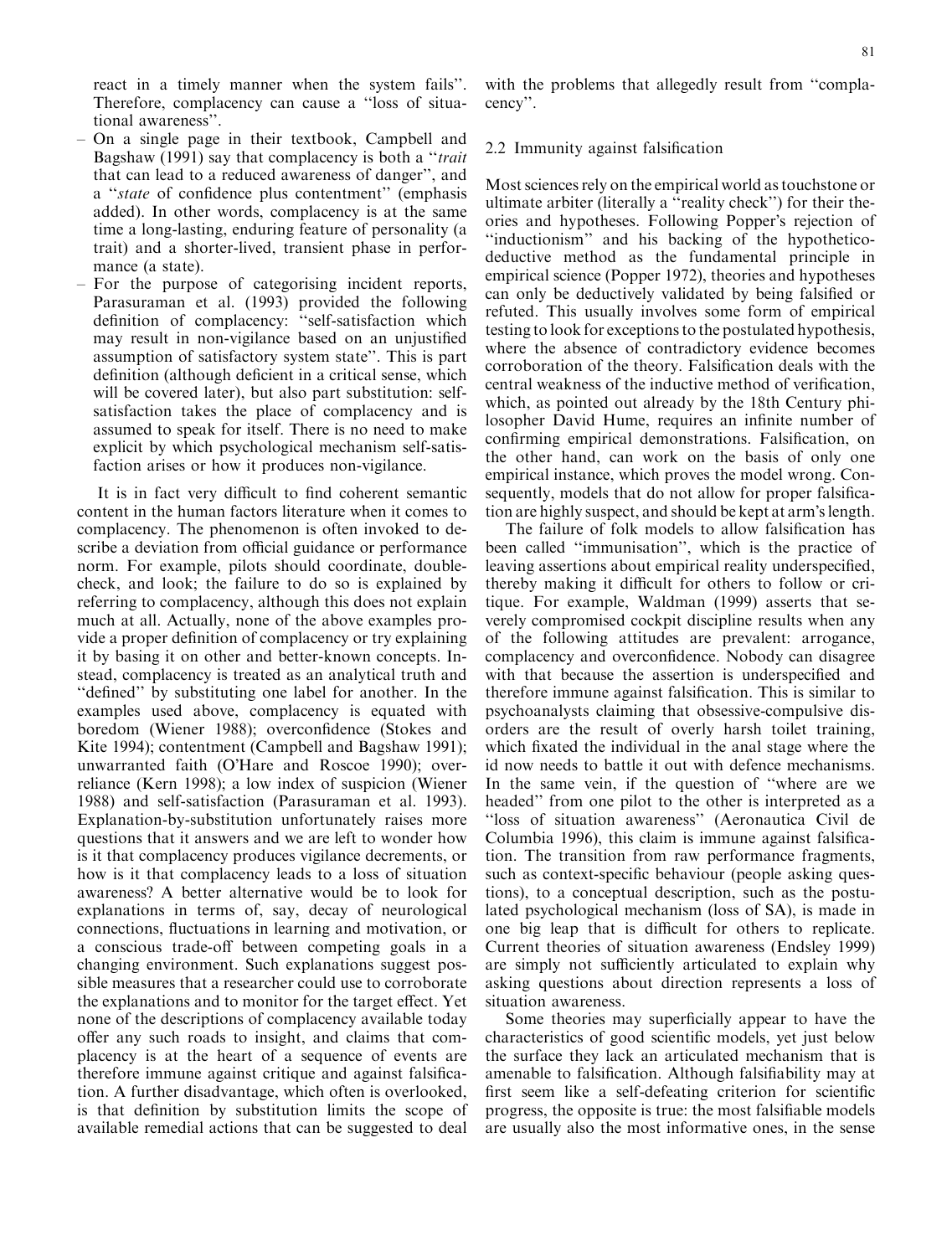that they make stronger and more demonstrable claims about reality. In other words, falsifiability and informativeness are two sides of the same coin.

# 2.3 Overgeneralisation

The lack of precision of folk models and the inability to falsify them contribute to their overgeneralisation. One famous example of overgeneralisation in psychology is the inverted U-curve, also known as the Yerkes-Dodson law. Ubiquitous in textbooks (Kahneman 1973), the inverted U-curve couples arousal with performance, usually without clearly stating the units of either, in such a way that a person's best performance is claimed to occur between too much arousal (or stress) and too little, tracing a sort of hyperbolae.

The original experiments were, however, neither about performance nor about arousal (Yerkes and Dodson 1908). They were not even about humans. Examining ''the relation between stimulus strength and habit formation'' the researchers subjected laboratory mice to electrical shocks to see how quickly they decided to go one pathway versus another. The conclusion was that mice learn best (that is, they form habits most rapidly) at anything other than during the highest or lowest shock. The results approximated an inverted U only with the most generous of curve-fittings. The X-axis was never defined in psychological terms but in terms of shock strength, and even this was dubious as Yerkes and Dodson used five different levels of shock, which were too poorly calibrated to know how different they really were. The subsequent overgeneralisation of the Yerkes-Dodson results (to no fault of their own, incidentally) has confounded stress and arousal, and after a century there is still no firm evidence that any kind of inverted U relationship holds for stress (or arousal) and human performance (Stokes and Kite 1994).

Overgeneralisations take narrow laboratory findings and apply them uncritically to any broad situation where behavioural particulars bear some prima-facie resemblance to the phenomenon that was investigated under controlled circumstances. Other examples of overgeneralisation and overapplication include using ''perceptual tunnelling'' (putatively championed by the crew of an Eastern airlines L-1011 that descended into the Everglades after its autopilot was inadvertently decoupled) and the loss of effective Crew Resource Management (CRM) as major explanation of accidents (Aeronautica Civil de Columbia 1996). A frequently quoted sequence of events with respect to CRM is the flight of an iced-up Air Florida Boeing 737 from Washington National Airport in the winter of 1982 that ended shortly after take-off on the 14th Street bridge and in the Potomac river. The basic cause of the accident is said to be the co-pilot's unassertive remarks about an irregular engine instrument reading (despite the fact that the co-pilot was known for his assertiveness). This simple explanation hides many other factors which might be more relevant, including air traffic control pressures, the controversy surrounding rejected take-offs close to decision speed, the sensitivity of the aircraft type to icing and its pitch-up tendency with even just a little ice on the slats, and ambiguous engineering language in the airplane manual to describe the conditions for use of engine anti-ice (Buck 1995).

In conclusion, folk models as used in human factors to explain large sequences of complex behavioural events, seem to share the following characteristics:

- They explain by means of substitution instead of decomposition.
- They are immune against falsification.
- They tend to rely on overgeneralisation.

These distinctions between folk models and articulated models have consequences for the types of performance measures that can be used – undoubtedly one of the most important problems in the study of human performance (Hollnagel 1998b).

#### 3 Models and measurements

The definition of a measurement depends on how the corresponding domain or phenomenon is described or explained. The definition of a measurement therefore presupposes a clarification of what the model behind the measurement is, where a model is understood as a simplified representation of the salient features of the target system (Fig. 1). The model constrains what can be measured by describing what is essential performance, and the model parameters thereby become the basis for specifying the measurements. Since it is impossible for the model to contain all of the parameters of the target system, the characteristics of the model define the important measurements.

Most models are structural: they represent the functions of a system (in particular, of the human mind) by means of hypothetical structures as well as by the relations between them, usually formulated as some kind of "mental mechanism". A good illustration of that is the



Fig. 1 The relations between models, classification schemes and methods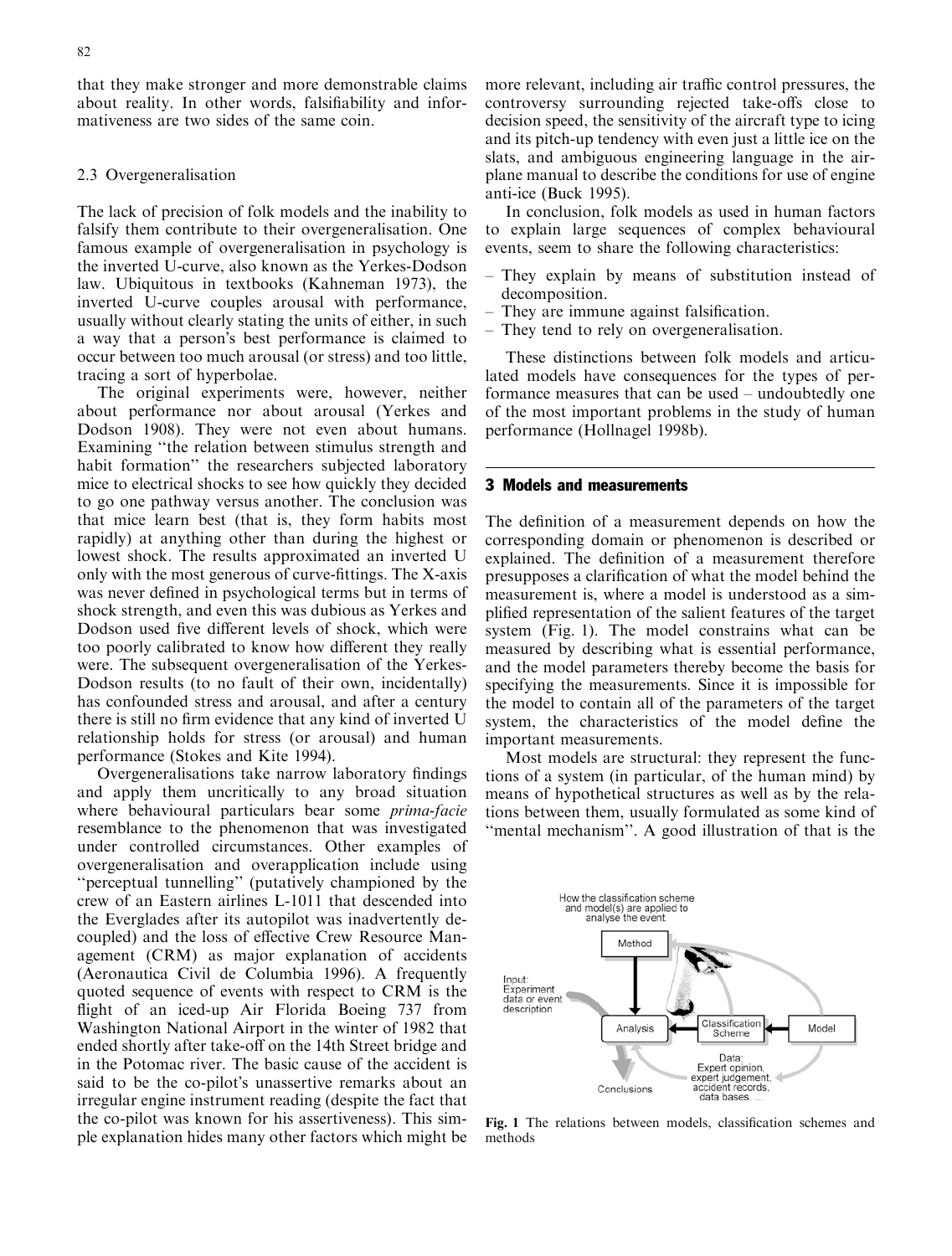conventional human information processing model, which describes human actions as emanating from a relative simple system of functional units, such as a number of stores (sensory store, working memory, long term memory), a decision making unit, an attention regulating unit, and so on. This description implies that measurements should be related to the theoretically-defined functioning of these units, as well as to the links (or information channels) between them.

In the 1960s and 1970s the modelling efforts focused on the fundamental information processes, particularly those related to perception and memory (Attneave 1959; Lindsay and Norman 1977). Measures were defined according to the models, as for instance limited capacity central processing or levels of processing in multi-store memory models (Norman 1976). The details of the models, and the constrained character of the phenomena being studied, allowed very specific measurements to be proposed. Later on, when the interest turned from the mechanisms of perception and memory to the cognitive functions that were part of, for example, problem solving or reasoning, it became more difficult to propose theory-based measurements. Instead data were found through such means as verbal protocols and introspective accounts. The models started to look outward to how people interacted with the environment, although still mostly as part of relatively simple and somewhat contrived tasks, and the measurements reflected this change. Whenever the research went out of the laboratory, or at least looked at problems taken from real work situations, the focus turned to general performance aspects such as attention and workload.

Since there are cases where an articulated theory is not available, measurements can also be derived from a general understanding of the characteristics of the system and of the conditions of human work. An example of that is workload and, more recently, situation awareness (Endsley 1999). Workload reflects a subjective experience of mental effort that is so pervasive that it can be applied to practically all types of situations. Furthermore, workload is used as an important causal factor in the majority of folk models of human performance. It is therefore a measure defined by consensus, rather than by reference to a model, which usually come afterwards.

Folk models describe measures that reflect an important aspect of the operators' situation, but related to intermediate ''cognitive'' states rather than to the actual performance. It is assumed that the measurement is a valid substitute for actual performance measurement, because it refers to an essential intermediate or intervening state. It is also assumed that the measurement is affected by the performance conditions to the same extent and in the same manner as the actual performance. Yet it defies reason why it should be more important to look for measurements of hypothetical internal states than for measurements of the performance that admittedly is determined by the internal states!

In relation to operator performance, measurements proposed by folk models represent commonly-held notions about the nature of human work, and specifically about the nature of human cognition. At present, in other words at the beginning of the 21st Century, the main concepts that are used to describe the cognitive aspects of work are, for instance, attention control, working memory management, mental workload, situation awareness, the operator's mental model, the processes or patterns of reasoning, and meta-cognitive selfmonitoring. While it clearly is easier to propose a measurement for some of these concepts than for others, the ease by which measurement tools can be developed does not necessarily reflect the significance or validity of that measurement.

## 3.1 Measurement possibility versus interpretation

If we consider the range of measurements that are typically employed in empirical research, particularly in experimental (laboratory) versions of that, it is possible to discern a relation between how difficult or laborious it is to make a measurement and how meaningful it is. Figure 2 shows this relationship for some of the more common measurements.

As Fig. 2 suggests, the various measurements seem to be distributed about a diagonal. Many measurements can be made with relatively little effort, but also have a limited theoretical basis and are difficult to interpret. This is typically the case of measurements that can be easily recorded by mechanical means, such as measurements of physiological variables (heart rate) or overt performance (audio, video recordings). Other measurements have an acceptable theoretical foundation, but are either difficult to make or difficult (and laborious) to interpret. Examples of that are classical eye movement recordings or performance ''errors''. It would clearly be very useful if measures could be proposed which were both easy (and reliable) to make and meaningful. It follows from the preceding arguments that such measures must be based on an articulated model, rather than a folk model. In particular, substituting one construct by



Fig. 2 Meaning of measurements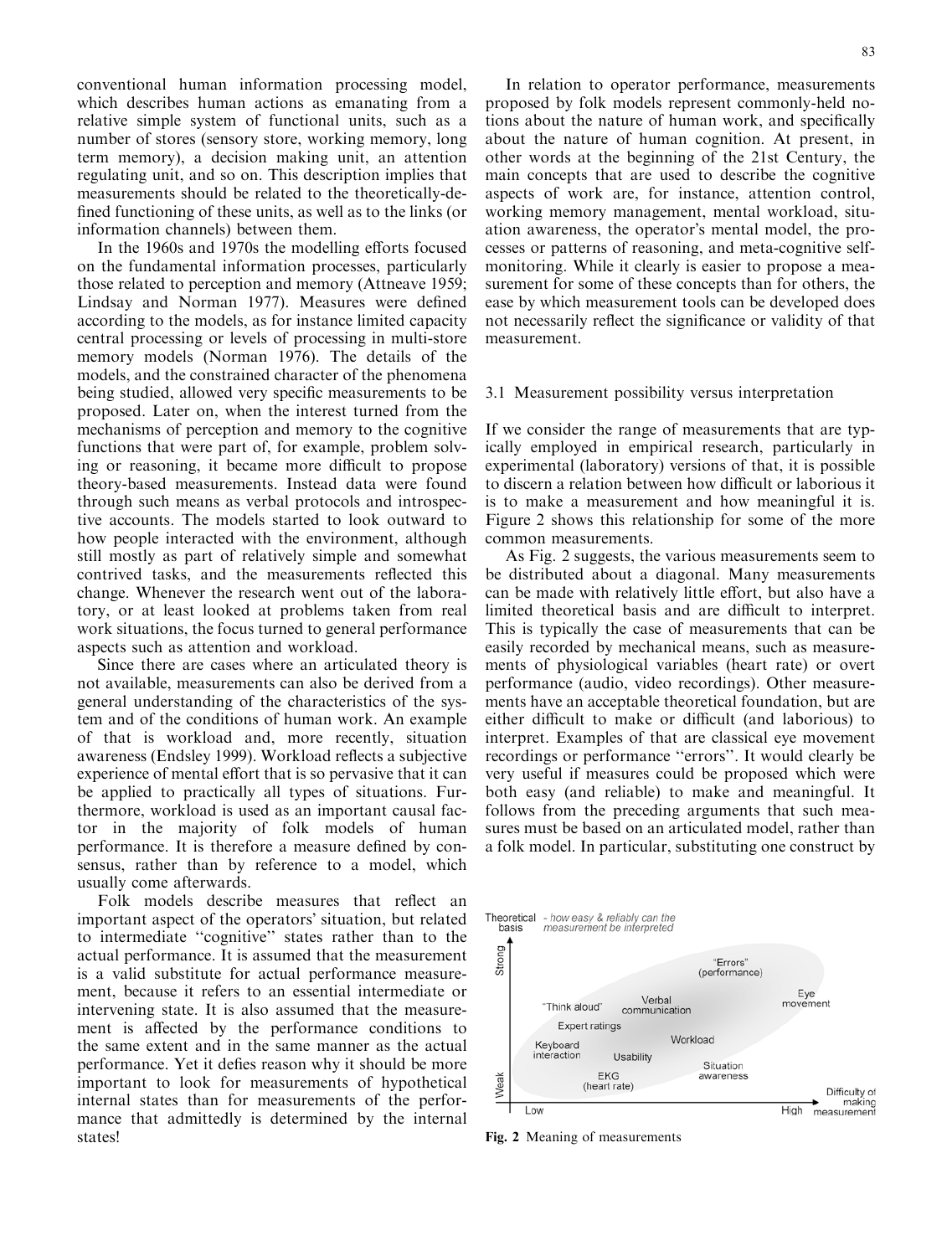another works against the principles for constructing good measurements.

# 3.2 Folk models versus young and promising models

Although folk models clearly have their problems, one risk in rejecting them outright is that the baby is thrown out with the bath water. In other words, there is the risk of rejecting even those models that may be able to generate useful empirical results, if only given the time and opportunity to do so. Indeed, the more articulated human factors constructs (such as decision making and attention) are distinguished from the less articulated ones (such as situation awareness and complacency) by their maturity – although this is not in itself a sufficient quality. We may therefore rightly ask what opportunity the newer folk models should receive before being rejected as unproductive? The answer to this question hinges, once again, on falsifiability. Progress in science is often described as the succession of theories, each of which is more falsifiable (and therefore more informative) than the one before it. Yet if we assess ''loss of situation awareness'' or ''complacency'' as more novel explanations of phenomena that were previously covered by other explanations, it is easy to see that falsifiability has actually decreased, rather than increased.

Take as an example an automation-related accident that occurred in 1973, when situation awareness or automation-induced complacency had not yet come into use. The aircraft in question was on approach in rapidly changing weather conditions. It was equipped with a slightly deficient ''flight director'' (a device on the central instrument showing the pilot where to go, based on an unseen variety of sensory inputs), which the captain of the airplane distrusted. The airplane struck a seawall bounding Boston's Logan airport about one kilometre short of the runway and slightly to the side of it, killing all 89 people onboard. In its comment on the crash, the transport safety board explained how an accumulation of discrepancies, none of which were critical in themselves, had rapidly brought about a high-risk situation without positive flight management. The first officer, who was flying, was preoccupied with the information presented by his flight director systems, to the detriment of his attention to altitude, heading and airspeed control (National Transportation Safety Board 1974).

Today, both automation-induced complacency of the first officer and a loss of situation awareness of the entire crew would most likely be cited under the causes of this crash. (Actually, that the same set of empirical phenomena can comfortably be grouped under either label – complacency or loss of situation awareness – is additional testimony to the undifferentiated and underspecified nature of these concepts.) These ''explanations'' (complacency, loss of situation awareness) were obviously not needed in the early 1970s to deal with such accidents. The analysis instead proposed a set of more detailed, more falsifiable, and more traceable assertions that linked features of the situation (such as an accumulation of discrepancies) to measurable or demonstrable aspects of human performance (diversion of attention to the flight director versus other sources of data). The decrease of falsifiability represented by complacency and situation awareness as hypothetical contenders in explaining this crash represents the inverse of scientific progress, and therefore argues for extreme caution before accepting such novel models.

# 3.3 The vulnerability to folk modelling

Folk models are common in psychology (Stich 1985), one reason being that psychology is the science of the human mind. Since we all have a mind, and we can all claim that we think with this mind, we all have privileged knowledge about how this thinking process takes place, and therefore about how our mind works (Morick 1971). The deceptive ease by which we can extrapolate our everyday experiences (getting lost, forgetting, not paying attention, and so forth) to understand the complex events we hear or read about make us blind to the fact that such descriptions are not scientific explanations. Human factors, being both a science and a practice, may well be specifically vulnerable to this erroneous belief, hence to the use of folk models. Indeed, their underspecificity and facile ability to quickly explain complex behavioural sequences is at the same time a powerful attraction for practitioners and a source of problems for scientists.

The greatest risk of folk models is that they appear to make sense, even though statements and conclusions may not be falsifiable. They may therefore seem more plausible than articulated models, since the latter require an understanding of the underlying mechanisms. As observed by Weick (1995), while accuracy or comprehensiveness are rarely criteria for a successful explanation, plausibility is. Plausibility is essential from the point of view of those who have to accommodate a complex event in their local situation, or who have to deal with what it means for *them* and *their* organisation. Explanations of human performance, especially in highstake events must meet this goal of plausibility even if – in the words of Weick (1995) – they make lousy history.

## 4 Conclusions

One issue that often comes up is the difficulty of measuring mental states such as stress or workload, either retrospectively or concurrently. In the case of accidents or incidents, for instance, it is often suspected that the operator (or pilot, or driver...) was in a condition of mental stress or high workload, and therefore failed in some action – perhaps even made a ''human error''. The problem is that the normally available records of behaviour are singularly unsuitable for playing this kind of retrospective ''what-if'' game.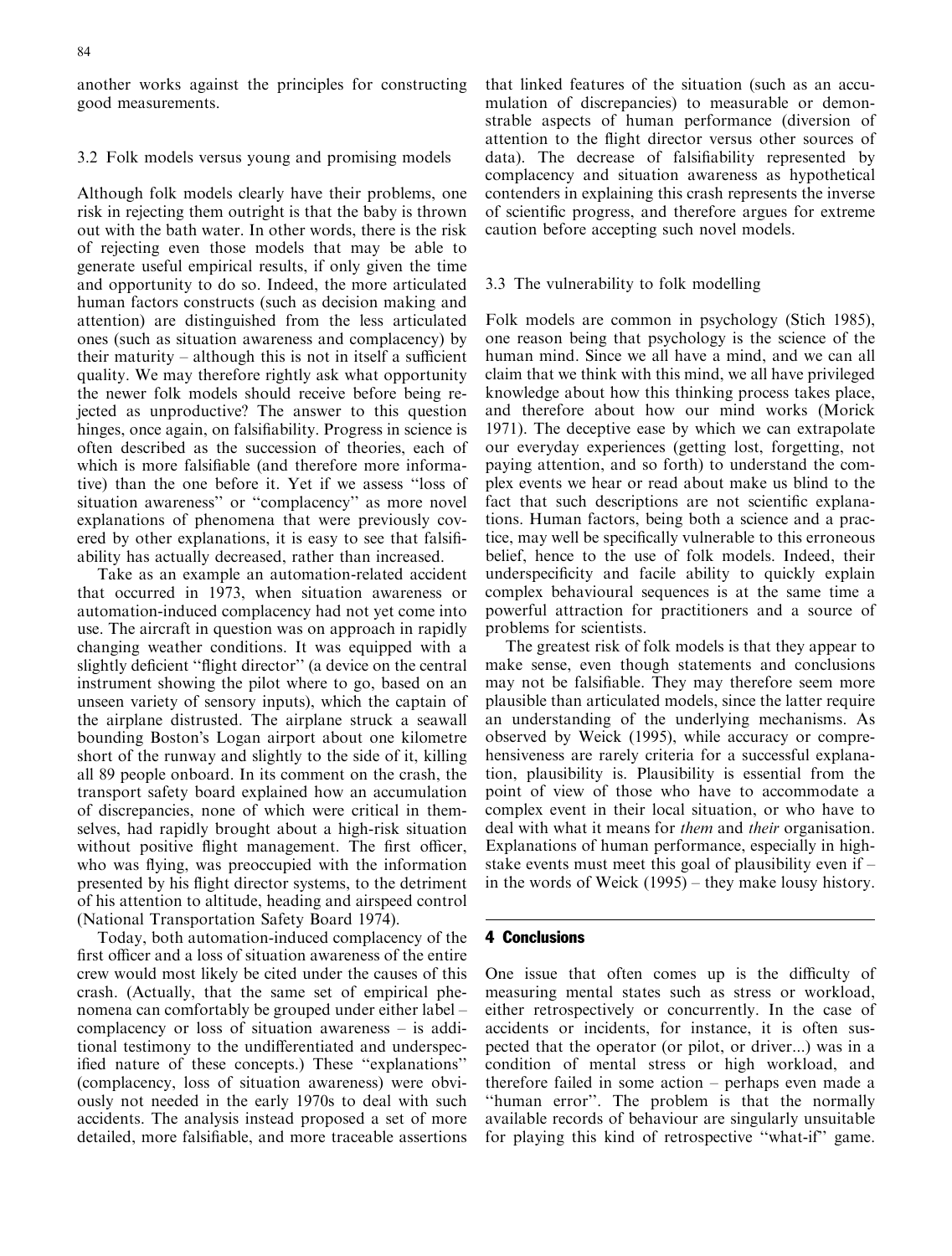In most cases, such as industrial process environments, there is no record of what operators have done as such. The only data come from the logs of system events and parameter changes, which mean that all that can be seen are the changes to the process (control input) made by the operators. Of the operators own performance there is no indication.

As an aside, the common way out of this predicament is to study human performance in simulators, and to rely on high fidelity simulators to increase the validity of the results. Unfortunately, this does really not solve the problem. The simulator may provide the possibility of taking many more measurements of operator behaviour, including physiological and psychological ones, but does still not permit a direct ''reading'' of mental states. Researchers are easily misled by the wealth of data to believe they have quality where there is only quantity. The basis for finding out about what happens in the operators minds is admittedly better in a simulator than in real life. But the principal obstacles described below remain.

In the case of pilots, the situation is a little bit better, since all commercial aircraft today are equipped with various recording devices (CVR and FDR) – known in the common parlance as the black boxes. The problem is, however, that it is still extremely difficult to assess something like the pilot's level of stress from these data.

A little reflection will reveal that this problem is mostly an artefact of how we think about human performance. The common way of thinking about performance implies that there is a set of internal or mental processes (''cognition in the head'') that determines what people see and do. Consequently, in our efforts to understand events we search for these internal processes. Even if the information-processing model of human behaviour was correct – which, by the way, it is not – this approach means that one is looking for a hypothetical intervening variable, rather than for the more manifest aspects of behaviour. Assuming further that we could reliably measure the level of stress, concurrently or retrospectively, we still have no clear explanation of how the level of stress leads to specific types of performance, specifically how it leads to failures of performance. All we have is a folk model of stress and performance, which probably can be traced back to the Yerkes and Dodson experiments mentioned previously.

There is, however, an alternative, namely to focus on the characteristics of performance rather than on inferred and uncertain states of the mind. In other words, to study what has come to be known as ''cognition in the world'' – although this term is meaningful only as an antithesis to ''cognition in the mind''. (We should furthermore not be too concerned about cognition, but rather be concerned about performance.) One point in favour of that is that we actually do have records of performance. That is exactly what is contained in the systematic recordings of system status, if we change the focus from the performance of the individual to the performance of the joint system. Following the principles of cognitive systems engineering (Hollnagel and Woods 1983) we should not be overly concerned with the performance of the pilot *per se*, but rather with the performance of the pilot  $+$  aircraft – in other words, the joint pilotaircraft system. (This line of thinking can, of course, be extended to the aircraft-ATC system, the operatorprocess system, and so on.)

It is a consequence of this approach that the analysis should look at the orderliness of performance rather than at the mental states of people. The orderliness of performance must inevitably refer to some kind of theory or model for performance, but this can be a fairly simple one if it is based on the concept of control (Hollnagel 1998a). The theory, such as it is, simply recognises that control in a joint system can vary from a very low degree of control – or even no control at all – to a very high degree of control. For practical reasons some characteristic regions of control have been identified and characterised (Hollnagel 1993). In the context of the current discussion, however, the main advantage of this perspective is that we can look at the actual performance of the system over time, and describe it in terms of the level of control. Looking at the smoothness of the flight path, for instance, as a trajectory in a 4-D space, may give an indication of the level of control. Looking at the actions of the pilots in the cockpit, as well as their communication, may do the same, for instance whether their actions were orderly and seemingly followed a plan, or whether they corresponded to a more fragmented strategy (of which there are a number of well-known ones). If this analysis finds that the orderliness of performance broke down, then we may begin to speculate about the possible reasons – possibly invoking concepts such as high workload. But such speculations should come at the end of the investigation rather than at the start.

#### References

- Aeronautica Civil de Colombia (1996) Aircraft accident report: Controlled flight into terrain, American Airlines flight 965, Boeing 757–223, N651AA near Cali, Colombia, 20 December 1995. Aeronautica Civil, Bogota, Colombia
- Attneave F (1959) Applications of information theory to psychology: A summary of basic concepts, methods, and results. Holt, Rinehart and Winston, New York, NY
- Billings CE (1996) Situation awareness measurement and analysis: a commentary. In: Garland DJ, Endsley MR (eds) Experimental analysis and measurement of situation awareness. Embry-Riddle Aeronautical University Press, Daytona Beach, FL, p 3
- Buck RN (1995) The pilot's burden: Flight safety and the roots of pilot error. Iowa State University Press, Ames, IA
- Campbell RD, Bagshaw M (1991) Human performance and limitations in aviation. Blackwell Science, Oxford, UK, p 126
- Endsley MR (1999) Situation awareness in aviation systems. In: Garland DJ, Wise JA, Hopkin VD (eds) Handbook of aviation human factors. Lawrence Erlbaum Associates, Hillsdale, NJ, pp 257–276
- Federal Aviation Administration (1996) The interface between flightcrews and modern flight deck systems. Author, Washington DC